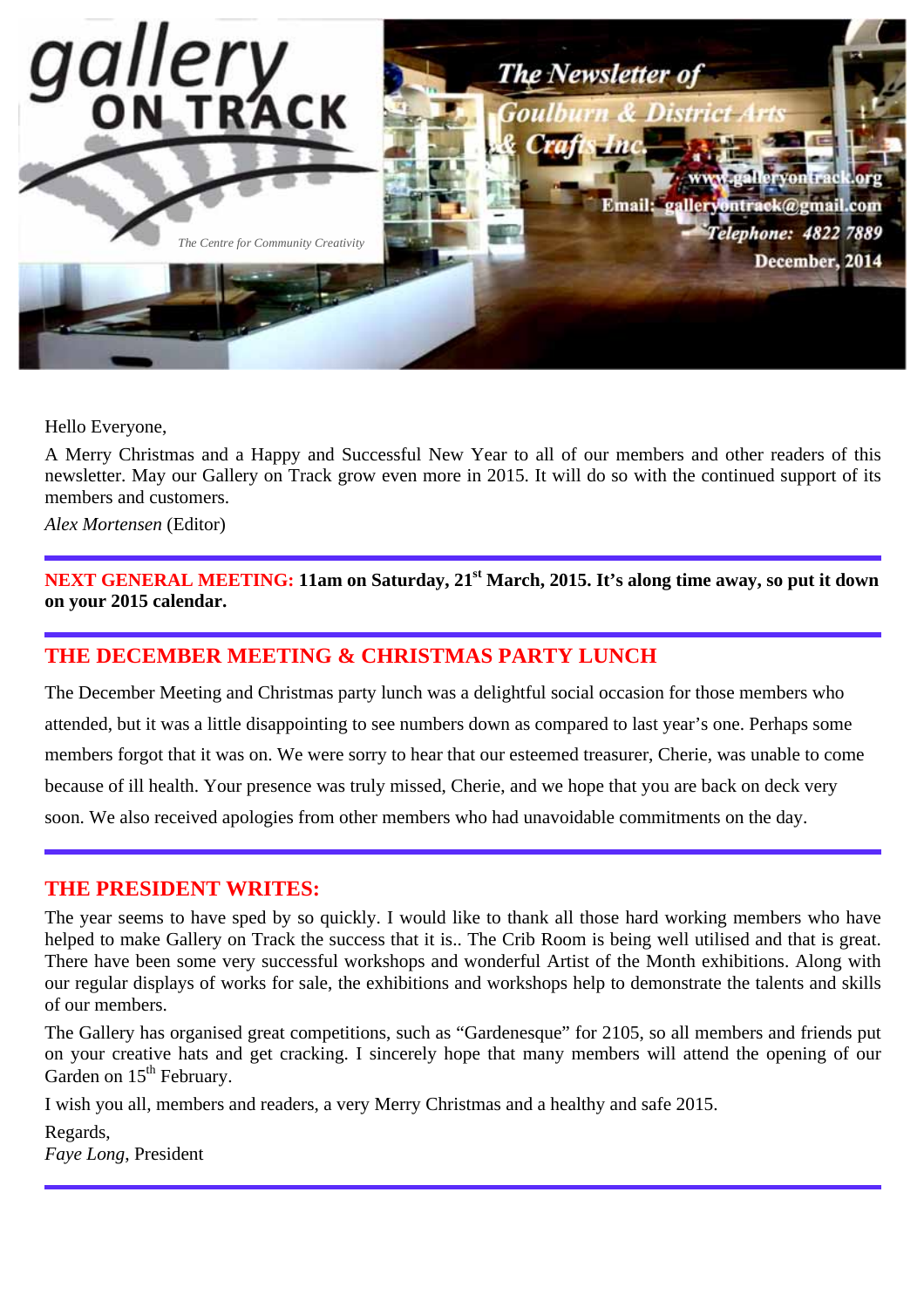# **FROM THE GENERAL MEETING 29TH NOVEMBER, 2014**

NEW MEMBERS – names provided to meeting.

GARDEN – volunteers needed and watering of garden. The volunteers are needed for mulch placement.

GARDENESQUE – an exhibition next February-March.

OPENING - of our garden.

REMEMBERING – MAKE & DO IN WARTIME – date for this will be  $5<sup>th</sup>$  April – 26<sup>th</sup> April 2015 to coincide with 100 years anniversary of Gallipoli. More information later.

DRESSING TEAPOT – 2pm Sunday  $3<sup>rd</sup>$  May, 2015 until 31<sup>st</sup> May.

RADIO PROMOTION – Fay Long volunteered to do this.

SCULPTURE GARDEN – discussed.

### **WELCOME TO NEW MEMBERS:**

#### **And what a list it is:**

Helen Stephens, Marc Anderson, Louise Porter, Andy Clarkson, Trish Morrison, Travis Williams, Veronica Ford, Sharyn Medway, Sam Cole, Samantha Cosgrove, Melinda Whitby, Sue Collins, Joan Whittle, Susan Hey, Alaine Cohen, Marie Brunner, Joe Zappia, Natasha Saville.

It's most gratifying to see so many people joining our group to help to make it stronger by adding not only their numbers but also their skills and expertise.

We hope to see you come to our meetings and events and if it is possible for you to do so, please be included on the duty roster as it is so important to have members doing these duties to keep the gallery open and running.

**GARDENESQUE:** Help us to celebrate the official opening of the garden at the Gallery on Track by entering **your own original** artworks to the theme, "Gardenesque". Your works can be two dimensional such as paintings or drawings, or three dimensional such as sculptures, jewellery, garments and so on. You can use any media including found objects, but the creative input must be the work of the entrant only.

Prize money in form of Gallery on Track gift vouchers – lst \$100, 2<sup>nd</sup> \$50, 3<sup>rd</sup> \$25. Non members welcome to enter. Forms available from gallery.

Entry fee: \$3 per entry with a limit of 3 entries.

Delivery to Gallery on Track: no later than 3pm Thursday, 29th January, 2015.

Exhibition dates: 15th February – 1st March, 2015.

Official Opening: 3pm Sunday  $15<sup>th</sup>$  February, 2015.

### **OFFICIAL OPENING OF THE GARDEN, GALLERY ON TRACK:**

 $3$ pm Sunday,  $15<sup>th</sup>$  February, 2015. This will be an important occasion for the Gallery and particularly for Cherie and all those members who have devoted their time, efforts and plants to develop and maintain the garden. The garden is looking great and will be even better after another couple of months of growth.

The committee hopes that as many members as possible will attend the opening to help make it a truly memorable occasion.

I must offer my apologies as Ekaterina and I will be in Sydney that weekend. (Ed.)

### **REMEMBERING – MAKE & DO IN WARTIME:**

**Exhibition dates:**  $5^{th}$  April –  $26^{th}$  April.

This is the way the Gallery on Track will do its part for the 100 year anniversary of the landing at Gallipoli – the event that all Australians know of and will always recognise with reverence.

We want members to display any items they have from both World Wars and other wars in which Australia has been involved. If you have photos they would be appropriate along with any other memorabilia.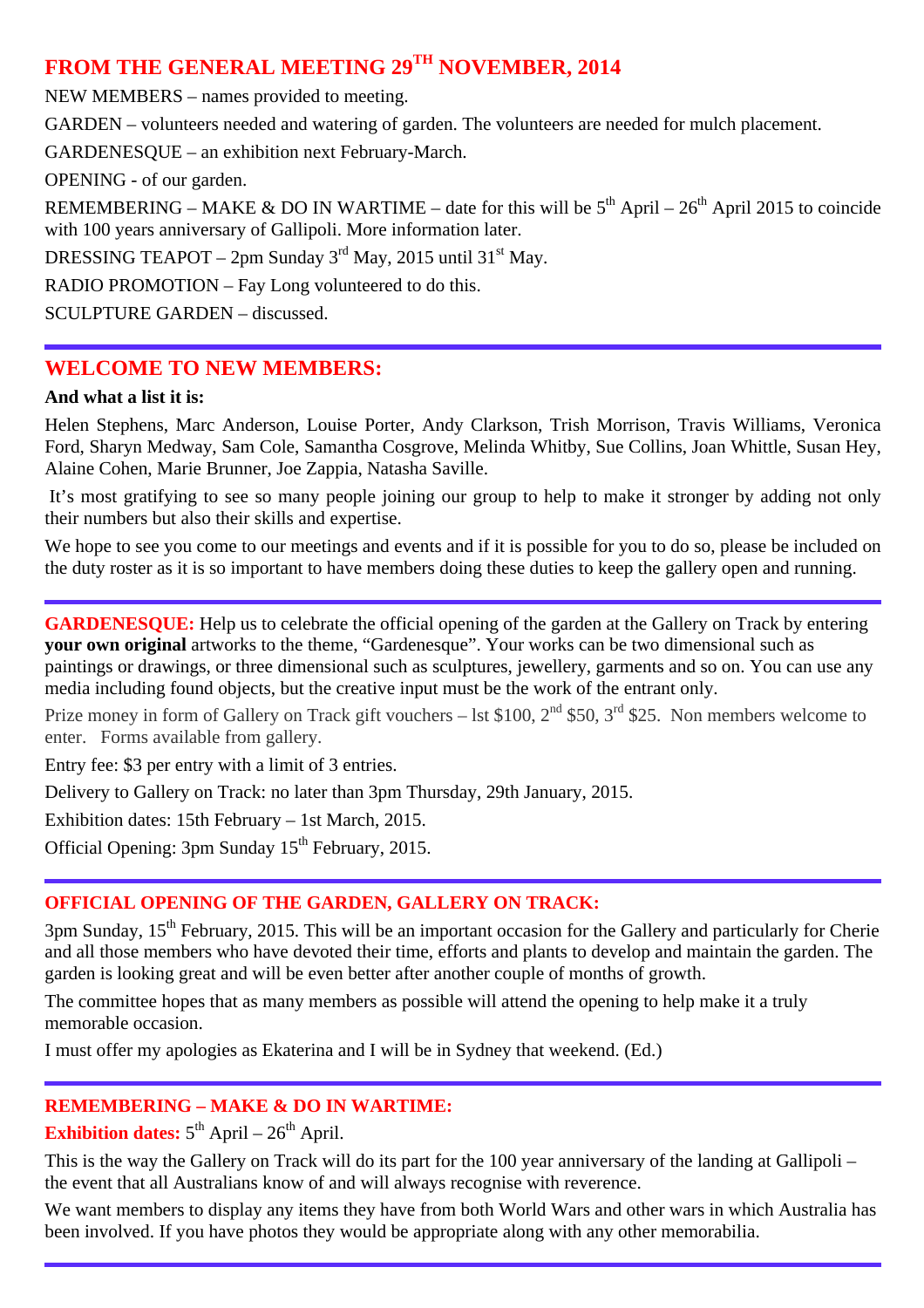### **DRESSING THE TEAPOT:**

**Exhibition dates:** Opening Sunday 3 May 2pm until 31 May.

Due to the great success of and interest in this event in 2014 the committee decided to hold another Dressing the Teapot.

More information will be provided later, but meanwhile you can think back to the types of entries and start work on your own and need it be said, wonderful creations to dress a teapot.

**GROUPS YOU MAY LIKE TO JOIN:** to practice your skills or to learn new skills from other members: Interested members are invited to the following groups running in the crib room

**Creative Needles** – on every Tuesday 10am – 2pm. All members welcome, Beginners welcome. \$2 amenities fee. Enquiries Lynette Brown or Cherie Sellars.

**Creative Needles** – first Sunday of each month, 10am-2pm, \$2 amenities, all members welcome. Enquiries Fiona Hammond. (No this is not an error, there are 2 groups for Creative Needles.)

**Calligraphy Class** – on some Wednesdays, 10.30am-12.30pm in Crib Room. Contact Alison Lawrence for details – alisoncallig@bigpond.com or 4822 0024.

**Wynne's Friday Art group** (Art/Lino Cut/Any Craft) 10.30am-3.30pm. No lessons – join group and bring own work. Cost \$2 amenities. Phone Wynne Willis 43 229724.

**Carol Divall has felting** workshops periodically – if interested ring Carol 4821 2572.

## **CRIB ROOM BOOKINGS & WORKSHOPS FOR 2015**

#### **Regular Bookings:**

1st Sunday each month: Creative Needles Group 10am-4pm.

Each Tuesday: Creative Needles group 10am-2pm.

Wednesday: Calligraphy Class 10.30am-12.30pm. (See article "All Roads to Rome" for dates.)

Thursday: Phoenix Group 10am-4pm.

Friday: Wynne's Friday Art Group 10.30am-3.30pm.

### **Other Bookings:**

There are plenty of spaces available so if you would like to make a booking check with Carol. There are many members who have skills and ideas they might like to share – you might like to run a workshop to share your particular ones.

### **A MEMBER'S ACHIEVEMENTS AWAY FROM THE GALLERY:**



Congratulations to our member, Elaine Cornwell, who was awarded a Highly Commended for her entry to the Regional Gallery Annual Exhibition.

Also, watch out as Elaine will be able to see you so much better as she has just had a cataract operation. She said that it was easier than going to the dentist and is very pleased with the result.

Photo: Elaine with some of her beautiful works that made up one of her entries. The GRAG exhibited two of her entries. Elaine was extremely pleased that she sold some of the individual items at GRAG.

*Photo: Fiona Hammond (by iphone)*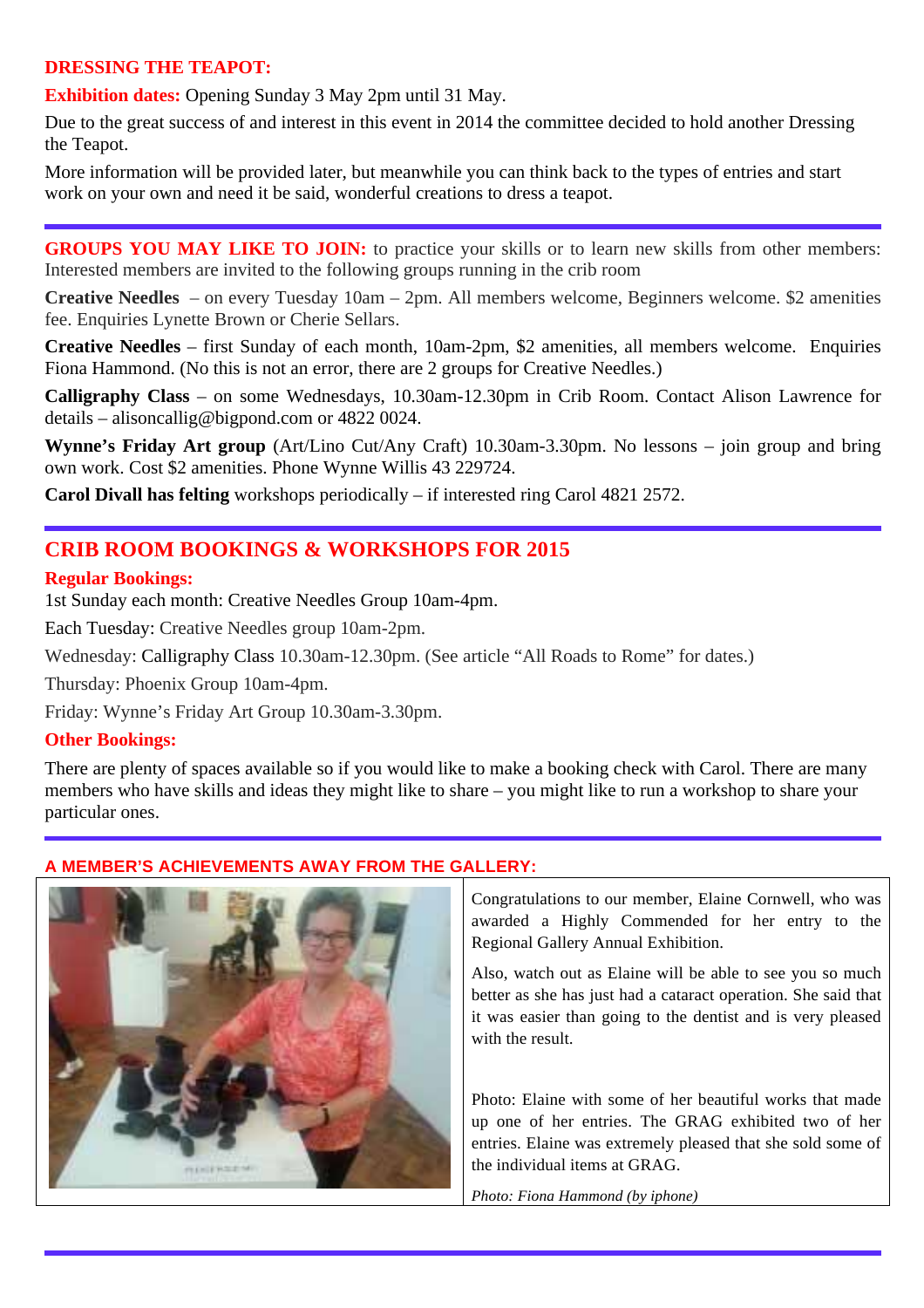**SCULPTURE GARDEN:** This idea was discussed at the general meeting. It would be an interesting and attractive thing to have in the garden area of our gallery. Any members/non-members interested in placing sculptures in the garden area should contact one of the executive. Members works can be for sale. It must be remembered, however, that we cannot provide security other than the fence surrounding our property and GDAC cannot accept responsibility for damage or theft.

*Editor's suggestion. I thought of this idea as I was typing the item: Perhaps we could have one day sculpture exhibitions when artists bring along their works first thing in the morning and take them home at the end of the day. Comments, please.* 

### **OUR GALLERY ON TRACK GARDEN – VOLUNTEERS NEEDED:**

We need some volunteers to help spread some mulch. If you can spend an hour or two it would be greatly appreciated. If you can help contact Heather West 0417416815. People on the duty roster will be emailed in regard to watering of the garden.

**RED SPOTS:** If a red spot is placed on an item it means that it has been sold. This happens particularly with art works that are part of an exhibition. The buyer will collect it at the end of the exhibition or some other prearranged date.

**HOLIDAYS:** Enjoy your trip to South America, Lynette. I'm sure many of us would absolutely love to join you.

#### **FOR THE NEWSLETTER:**

I really do need your assistance in providing me with information for the newsletter. If you are going to be an Artist of the Month, then you need to send photos of your works, some information about them, the opening/meet the artist date and details about it (eg time, nibbles, drinks). At the event you need to ensure that someone takes photos so you can send them to me for a follow up article.

Other interesting items could be about works that you are creating, galleries you visit, workshops that you run or participate in. It's information such as this that make the newsletter of more interest to all members.

#### **THE DUTY ROSTER:**

Please check the current duty roster for your duty days. Lynette has managed to find members to fill vacant spots on the roster until the end of January. Thank you to all who have assisted in this. Please note that Alex will not be available for "casual relief" as he has taken up some of those duties.

It is so important that we have members who are willing to do jobs and to relieve those who continually to do jobs. We cannot just leave it to a minority to do all the things that are necessary to run the GDAC and Gallery on Track. Of course it is recognised that some members are not in a position for various reasons to do such jobs and we appreciate that fact, but please do what you can to help the continued successful running of our organisation.

#### **GALLERY OVER THE FESTIVE PERIOD:**

**Please note that the last opening day is Sunday 21st December and we will reopen on Wednesday 7th January, 2015.** 

#### **ADVERTISING OUR GALLERY:**

Each and every one of our members can help to advertise our gallery. We can all do this by taking the opportunity to tell friends and acquaintances about the gallery. When chatting at parties why not ask people if they know of Gallery on Track? Tell them the sorts of things we have for sale. Tell them it is an ideal place to purchase gifts. Tell them where we are located. Have some of our brochures with you to give to people. Here at the gallery take the opportunity to ask people to take a brochure or two to give to friends. Word of mouth is an excellent method of advertising.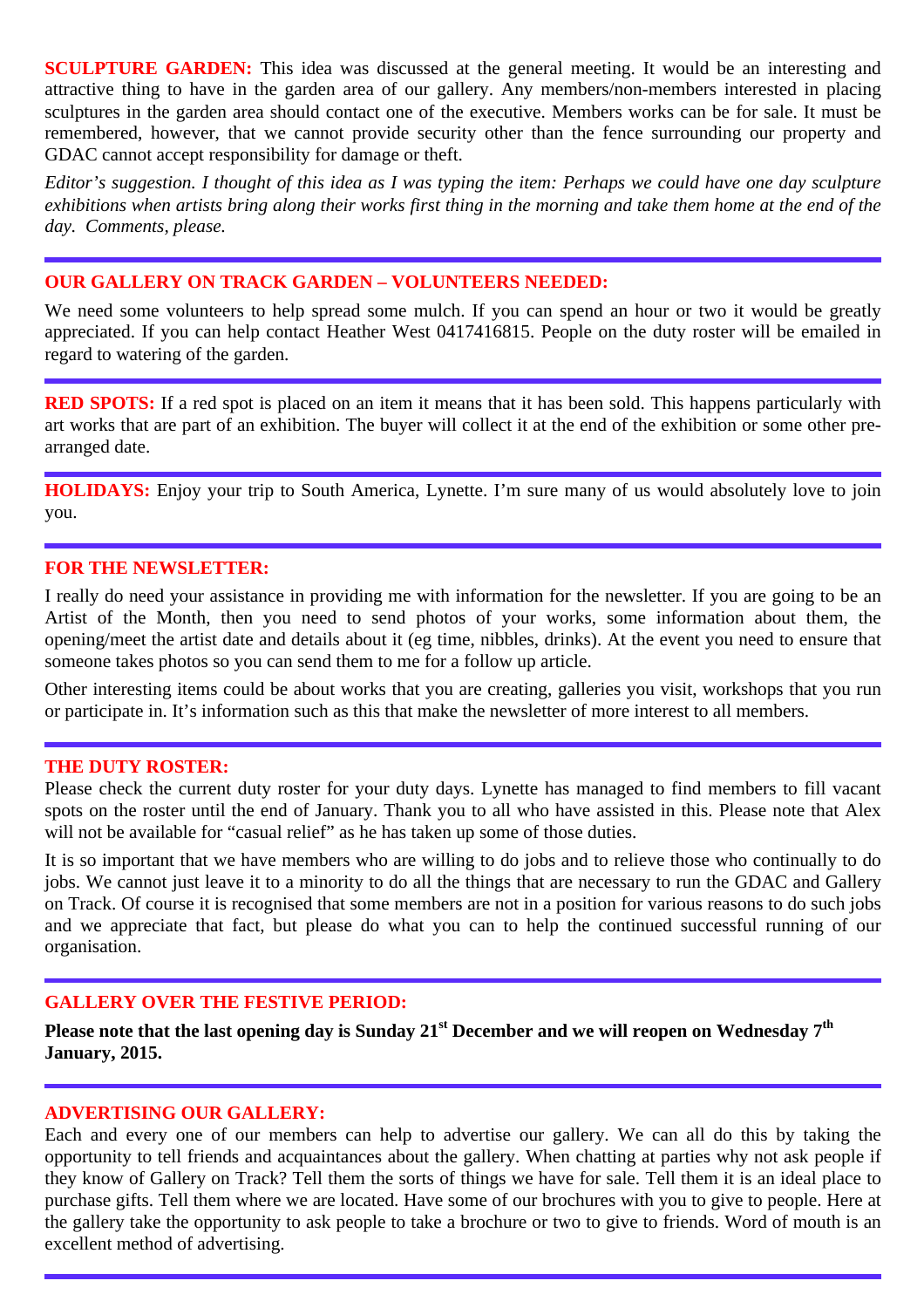# **ARTIST OF THE MONTH:** *ENID WORTHINGTON & MAROLYN TURNER*  **7th December – mid January, 2015**

Meet the Artists at 1.30pm on Wednesday  $10<sup>th</sup>$  December.



An almost overall view of Enid's and Marolyn's exhibition.



A closer look at some of their items that would make delightful Christmas gifts. *(Photos: Alex Mortensen)*

**ARTISTS OF THE MONTHS:** 

PHOENIX GROUP: Sunday  $8^{th}$  March –  $29^{th}$  March, 2015. ELAINE CORNWELL: Sunday,  $7<sup>th</sup>$  June – Sunday  $5<sup>th</sup>$  July, 2015. LESLEY GALLEGOS during August September, 2015

There are spaces available for other months, so if you would like to be an Artist of the Month, please contact Carol Divall.

# **RECENT ARTIST OF THE MONTH EXHIBITION**  *MICHELLE GILES:* **WHAT IN THE WORLD?**

This was a delightful exhibition. Not only the items were fascinating in themselves, but the way Michelle displayed them was a credit to her and to Gallery on Track. Visitors certainly spent some time looking at them and, what's more, they bought quite a few of her works. I can say that I spent quite a bit of time looking at her creations, especially the crabs which looked very realistic peeping out from under the rock (I confess that I enjoyed moving them about too) and the works constructed and hanging in their display cases.

My hearty congratulations, Michelle, and I'm sure that all who saw your exhibition would join me in that*. (Ed.)* 

Two of Michelle's displays are shown below. *Photos: Alex Mortensen*